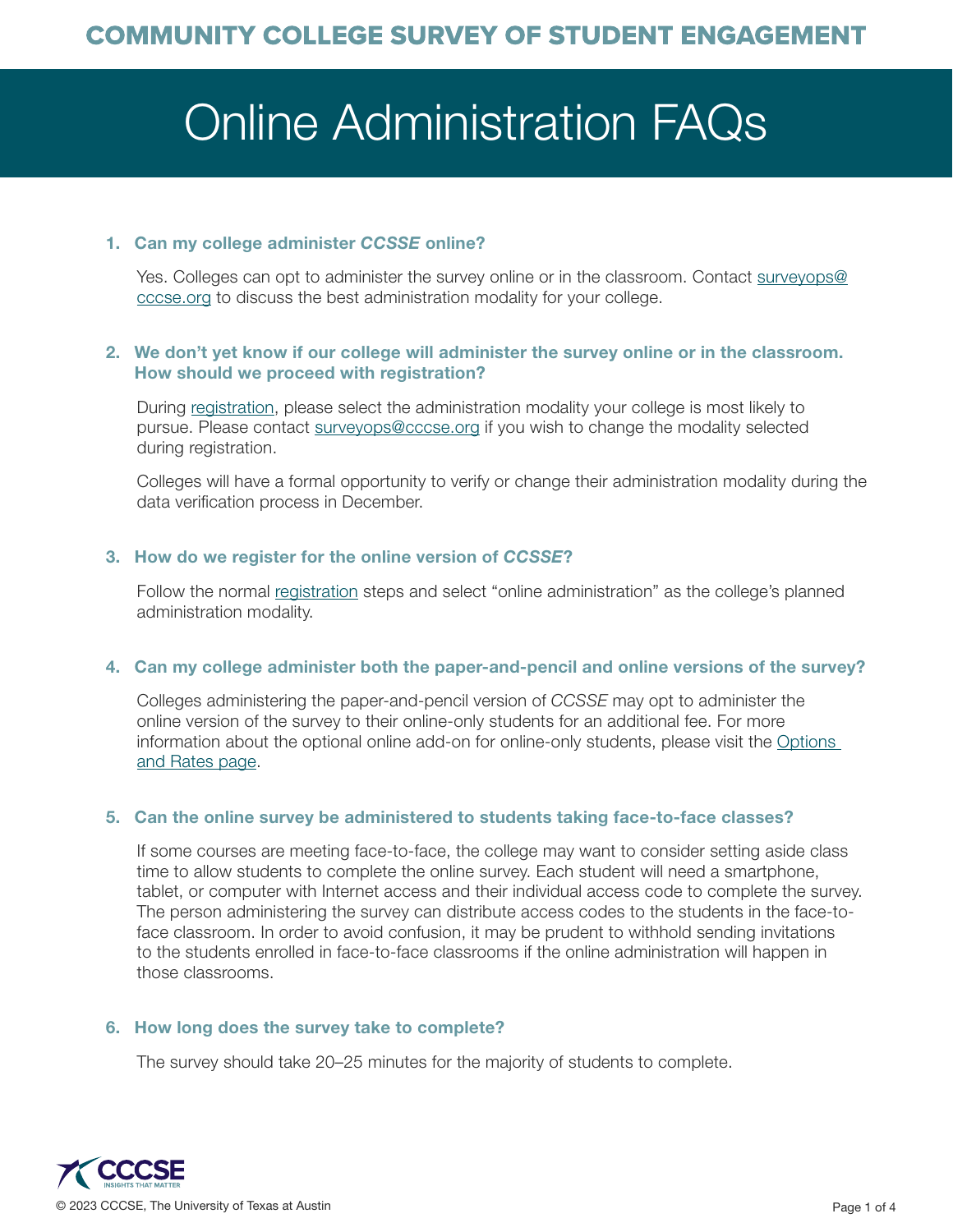## 7. What are the risks associated with administering the online survey?

Historically, the online versions of CCCSE surveys have yielded lower response rates than the paper-and-pencil, in-class surveys; however, this does not mean data collected through an online survey administration will not be useful. It is imperative, though, that colleges encourage all eligible students to complete the survey and send reminders as needed to improve response rates. College contacts will receive a procedure guide for the online survey in early November, that will include sample communications from the college president to faculty about the survey, sample communications from the college president to students about the survey, reminder message templates, templates and graphics for communicating about the survey through social media, and tips for increasing the online survey response rate.

## 8. What can our college do to increase the number of students who respond to the online survey?

We believe communicating the importance of the survey to students and faculty is **critical** to the success of the administration. Our goal is for colleges to receive adequate data for making informed decisions when thinking about redesigning the student experience, and the efforts undertaken by colleges during the survey process can help this happen.

Colleges should encourage faculty who teach credit courses to include targeted messages about the survey on their learning management system course pages. Those who lead orientation and participate in advising can promote the survey in those spaces. The survey should be communicated about on all of the college's social media channels. Tips such as these, examples of how other colleges have worked to increase response rates, and communication templates will be included with the procedure guide that is sent to the college contact.

## 9. Can colleges implement processes to encourage participation in the survey beyond what is recommended in CCCSE's materials?

While the we do not endorse a particular promotion process beyond what is described in the procedure guide and other materials, some colleges may decide to implement additional processes locally as they align with their institutional policies.

#### 10. How does the online *CCSSE* differ from the paper-and-pencil *CCSSE*?

The items in the online version of *CCSSE* are the same as those on the [paper-and-pencil](https://www.ccsse.org/refresh/CCSSE_Refresh_Sample.pdf)  [counterpart](https://www.ccsse.org/refresh/CCSSE_Refresh_Sample.pdf), except the online survey will incorporate skip patterns for items where this is appropriate.

## 11. If the online version of *CCSSE* is essentially the same as the paper-and-pencil version of the survey, are the items applicable to students taking classes in the online environment?

The items on the *CCSSE* instrument measure student engagement, which is a proxy for student success. Colleges can use the information gleaned from an online administration of the survey to determine if their students are being engaged at the same levels in the online environment as they are in face-to-face classes. Please contact [info@cccse.org](mailto:info%40cccse.org?subject=) if you would like to discuss this further.

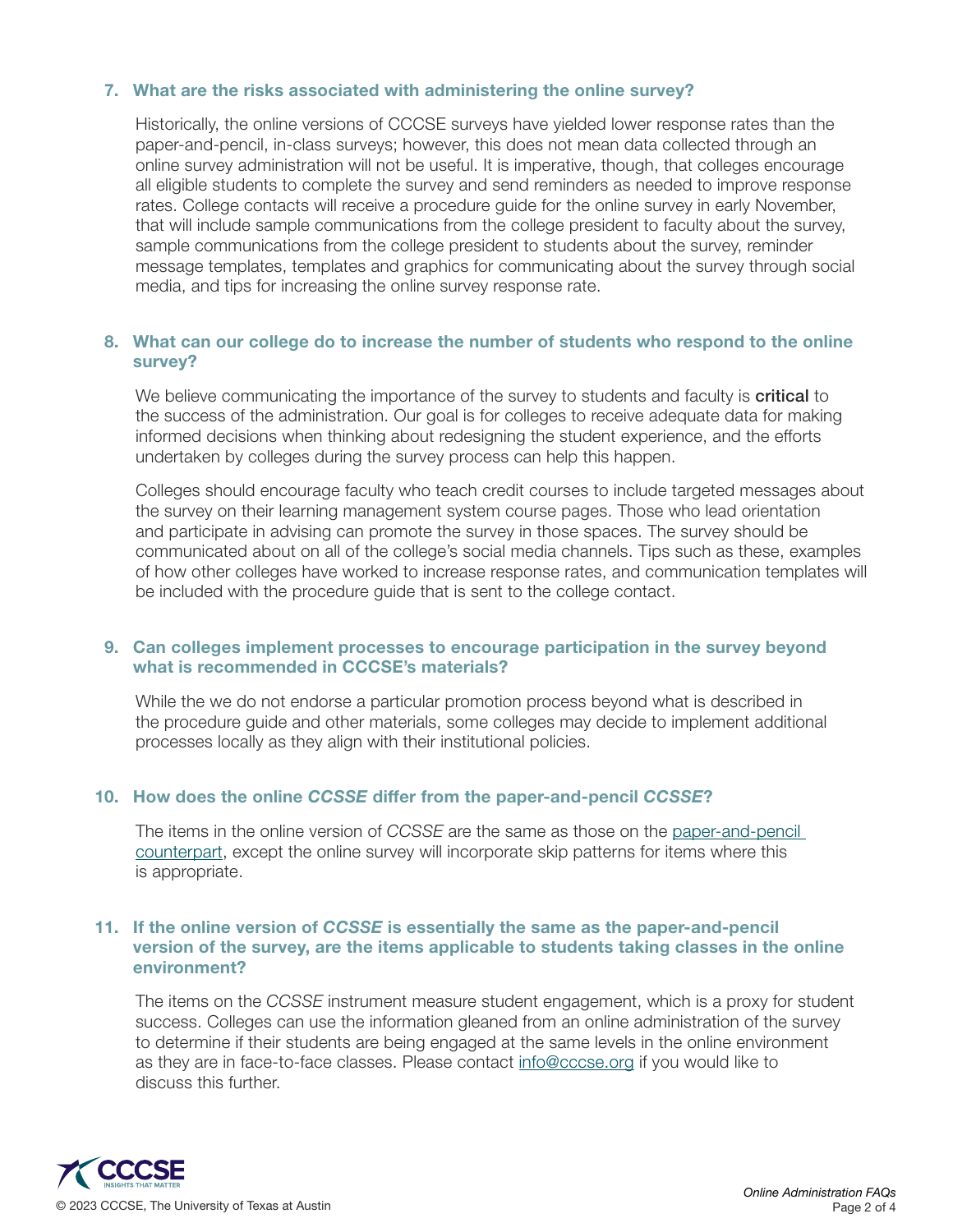## 12. What type of reporting should my college expect if we administer the online survey?

Colleges will receive the same reporting as for the paper-and-pencil administration. By July 31, college presidents and college contacts will receive access to raw data files, standard reports (including the Executive Summary of Results), and custom reports via the *CCSSE* online reporting system.

#### 13. Who should receive the online survey?

The online survey should be shared with all students enrolled in credit-bearing classes, including developmental education. The survey should not be shared with incarcerated students, as they may not be exposed to the full breadth of the community college student experience. Dual enrollment students should also not be invited to participate in the survey as most are under the age of 18 and many may not be exposed to the full breadth of the community college student experience. The survey will include a demographic item asking if students are dually enrolled, and no data will be returned on these students. Any students enrolled in first-level ESL courses should also be excluded from the distribution list.

The college should communicate with eligible students in advance of the survey being sent and throughout the survey administration process. We will provide communication templates for these targeted messages.

#### 14. How is the online survey sent?

Students will access the online survey using a college-specific survey link and an access code unique to them. Access codes help ensure data integrity and allow colleges to review the response status of each respondent through the Responder Tool. Additionally, access codes allow colleges to link *CCSSE* data to other college records.

The online *CCSSE* can be administered at any point between the fourth week of the academic term and the second Wednesday in May. We recommend that colleges select a four week period within this timeframe to administer the survey and promote participation.

On the first day of the predetermined administration window, the survey link should be sent to students via email, LMS, or any other mechanism that allows for sending a survey link to surveyeligible students. We will provide a responder tool that the college contact can use throughout the survey administration process. The tool will list access codes that have been used so that the contact can match unused access codes with students who have not responded to the survey and send them targeted reminder messages. We will provide reminder message templates to the college contact.

#### 15. What is a reasonable response rate goal for my college?

Response rates for online surveys will likely be lower than the typical paper-and-pencil version of *CCSSE*. The size of your college also has a big impact on how many respondents are needed for the data to be "useable." For example if you have a student population of 5,000 students, a 25% response rate would be 1,250 respondents; a 10% response rate would be 500. Under either scenario, representativeness would have to be evaluated; while a higher percentage response rate increases the probability that the respondents will be representative, it does not assure that. Research suggests that a response rate of 5%, or possibly even lower, could be useable. However, representativeness would still need to be evaluated. For more information, see the [online response rate primer](https://www.ccsse.org/docs/RespRate_ForOnlineColleges_CCSSE.pdf) or contact [data@cccse.org.](mailto:data%40cccse.org?subject=Online%20Survey%20Response%20Rate%20Inquiry)